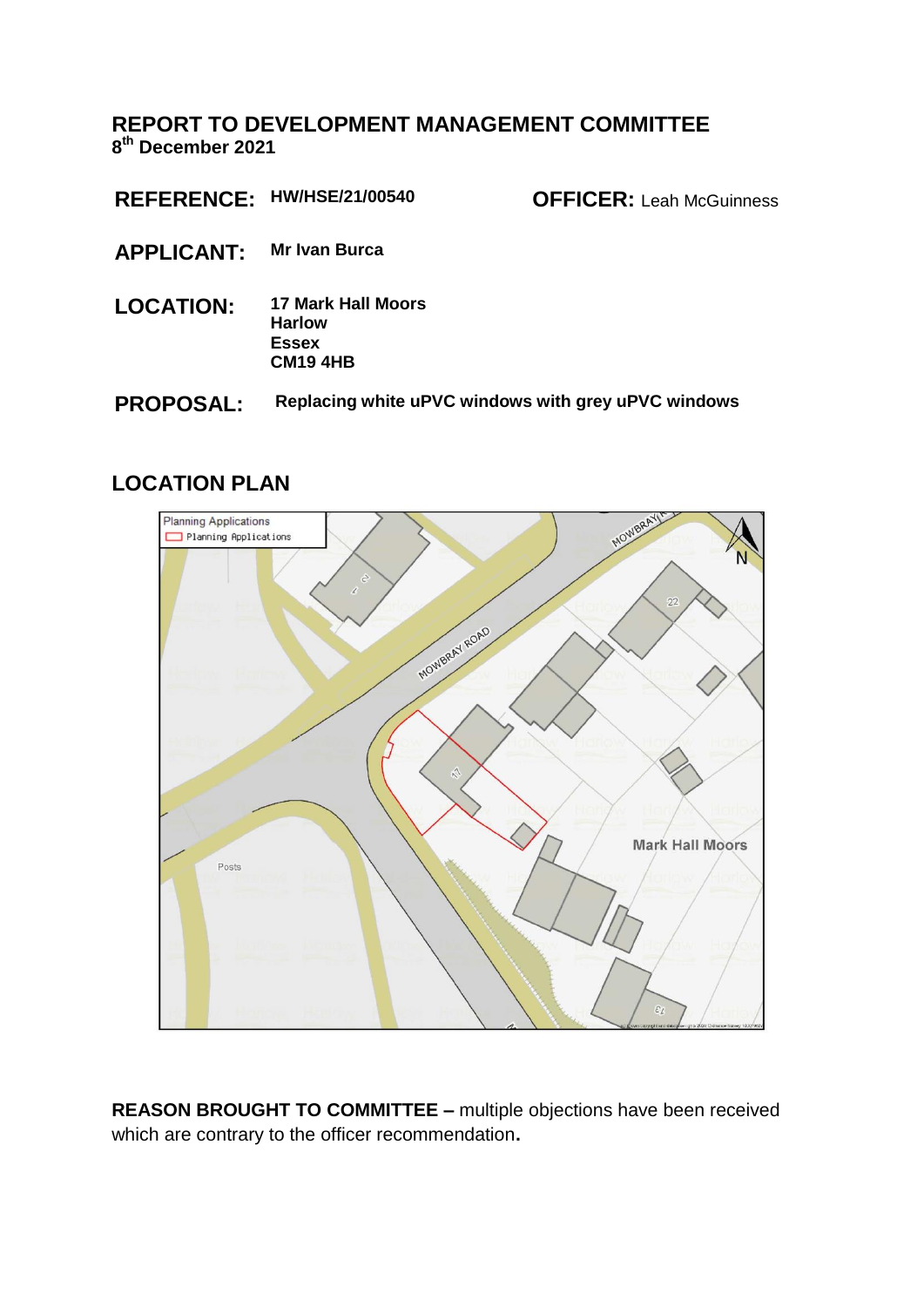### **Application Site and Surroundings**

The application property is one of a pair of semis located on the corner at the junction of Mowbray Road and Muskham Road. Its front elevation faces north-northwest. The plot is Lshaped as a "bite" of land between it and the house to the rear, 16 Mark Hall Moors, is public open space. The house is brick-built with rendered panels and a tiled roof. There is a narrow rear projecting element on the western side of the house, probably built as a coal store, and there is an outbuilding at the end of the rear garden (both of these would be demolished if the development goes ahead). The rear garden slopes up away from the house.

On the opposite side of Muskham Road is Mark Hall Park and on the opposite side of Mowbray Road is a footpath with wide verges and to the west of that is Tanys Dell Community Primary School. There are residential properties on the southern, eastern and northern sides with the properties on the opposite side of the road being the flats in Stackfield.

The majority of the properties in the area support white uPVC windows, however a number of properties including No.9, No. 10, No. 19, No. 69 and No. 74 Mark Hall Moors all have dark farmed windows similar to the application site.

The site is located in the Mark Hall North Conservation Area.

#### **Details of the Proposal**

The application seeks retrospective planning permission for the replacement of white uPVC windows (and door) in the house with grey uPVC. Whilst the size of the openings have not changed, the profile of the windows have been altered slightly for e.g. the ground floor front elevation window has changed to include 3 panels and the first floor right hand window has replaced the fanlight opening with a casement window.

# **RELEVANT PLANNING HISTORY:**

#### **Planning Applications**

| <b>App Number</b> | <b>Proposal</b>                                                                            | <b>Status</b> | <b>Decision</b><br><b>Date</b> |
|-------------------|--------------------------------------------------------------------------------------------|---------------|--------------------------------|
| HW/HSE/21/00388   | Single storey rear extension<br>and<br>summerhouse to rear garden (Amended<br>description) | Granted       | 14.10.2021                     |

### **CONSULTATIONS**

### **Internal and External Consultees**

#### **Heritage Officer Place Services**

The proposal to replace the existing white uPVC windows with grey uPVC windows would not be supported. The significance of the Conservation Area partly derives from the regular and uniform appearance of the properties. The grey uPVC windows would be inconsistent with the appearance of windows in the prevailing streetscene, compromising the uniformity of the street and wider Conservation Area. The proposal would undermine a key feature of Conservation Area's significance, failing to preserve the special interest of the listed building, contrary to Section 16(2) of the Planning (Listed Buildings and Conservation Areas) Act 1990. With regards to the National Planning Policy Framework the level of harm is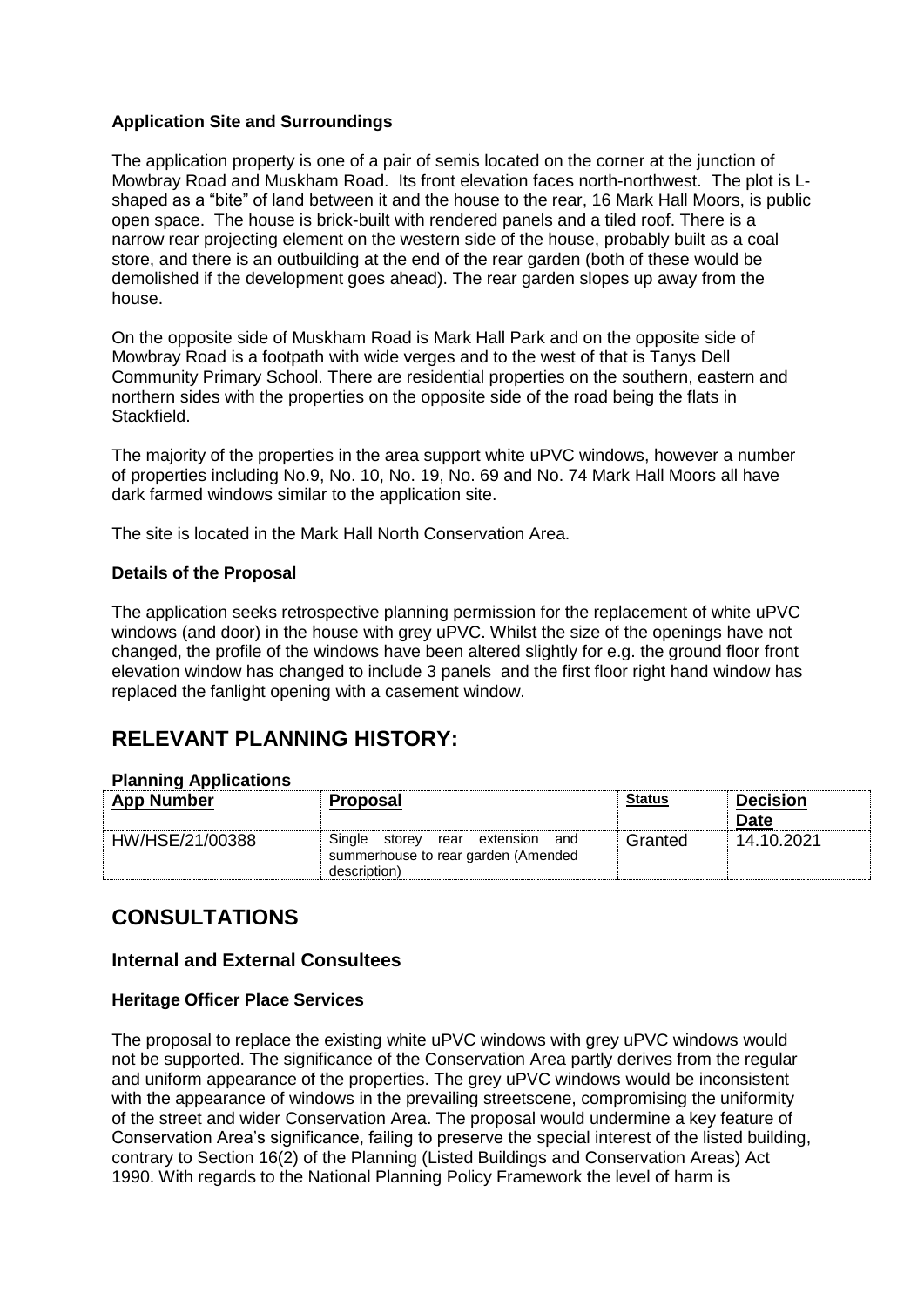considered to be 'less than substantial' as per paragraph 202. 'Great weight' should be given to the heritage asset's conservation as per paragraph 199.

### **Neighbours and Additional Publicity**

Number of Letters Sent: 5 Total Number of Representations Received: 8 Date Site Notice Expired: 6 August 2021 Date Press Notice Expired: 5 August 2021

### **Summary of Representations Received**

7 objections have been received from 5 local residents. They object to the application for the following reasons:

- 50 per cent of the grey windows were put in about 4 weeks ago. Planning permission should have been sought before carrying out any work. This is totally disregarding the planning office.
- This is a Conservation area and the grey windows look very tacky.
- The windows should be white in line with the rest of the properties in the area. The new owners are making lots of changes which do not keep with the look of other properties that makes it a desired area to live in.
- In terms of the Conservation Area status this application must be refused. All of the houses along this road, bar four, have white frames based on the original Crittal design, which can still be seen on one property in Stackfield, just a few yards from the applicant. There is one property (19 MHM) which has dark grey frames and one property at the end of the road (74 MHM) which has dark brown frames. There are a couple which have undecorated aluminium frames which blend in as almost white. Dark grey is not in keeping with the overall aspect of the neighbourhood and there is no reason to deviate from the general appearance of properties in this area. If it was not that important why is a planning application necessary? It is good to see the chimney stack reinstated in the drawings submitted although no work has begun on its reconstruction.
- These were put in 4 weeks ago without planning permission. The rest of the house has had extensive alterations carried out including the removal of the chimney, which is not in keeping with the row of houses in the conservation area, and also without the drawings of the changes being approved. How does the council know if these alterations ie removal of walls and chimneys are within safety rules and that the house is not in danger of collapse if they have not attended the house and seen the unapproved alterations.
- In response to a neighbours comments "Although the neighbourhood is a conservation area, many houses are already different is personality and we feel you should be allowed to gently reflect our modern times". These houses are in a conservation area because they are the first of their kind in the town and are of historic value the architect and his family are buried in the local church. Adding double stories to the rear and side of these houses, removing chimneys and changing the window frames to almost black does not gently reflect modern times. If the owner wanted to completely redesign his house then his property surveyor should have informed him that the house was in a conservation area, that's why people have a surveyor to inform them of any problems that could arise from buying a property.
- The black/grey windows do not conform to the Conservation Act.

1 letter of support has been received from a neighbour stating;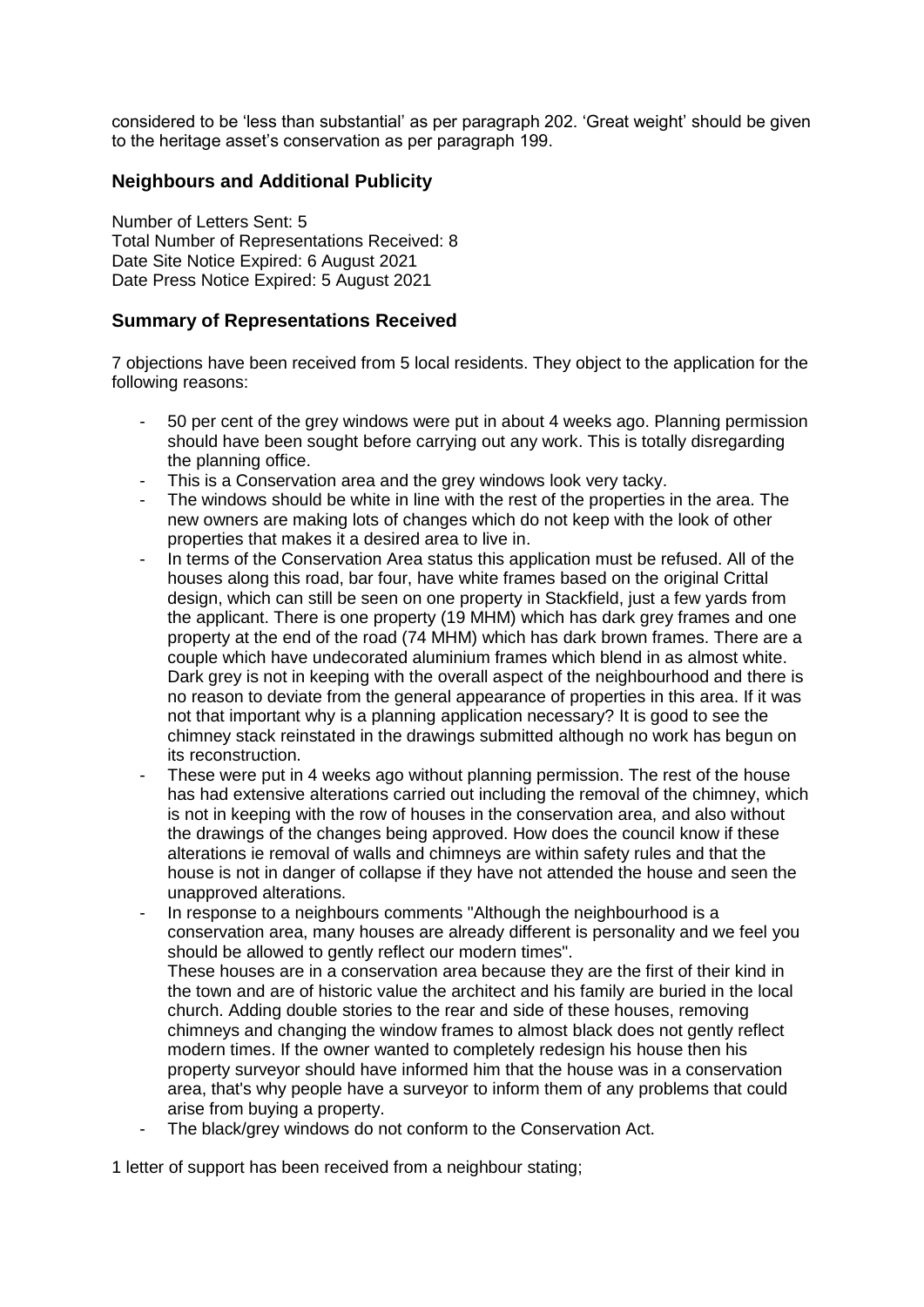- Many of the houses are already different in personality and you should be able to gently make changes to reflect modern times. The proposed change brings a drab house up to modern standards. If the Council insists in keeping the area in the 1950s we would all have wooden window frames and burgundy coloured doors.

Taking into account the objections received, retrospective applications are within the realm of planning and there is nothing in law to preclude applications from being determined retrospectively.

Matters of appearance and impact on the character of the area have been addressed within the body of the report.

# **PLANNING POLICY**

The relevant policies of the Harlow Local Development Plan (HLDP) 2020 are:

PL1 Design Principles for Development PL2 Amenity Principles for Development PL12 Heritage Assets and their Settings

# **PLANNING STANDARDS**

National Planning Policy Framework (NPPF) (2021) - sets out the Government's key economic, social and environmental objectives and the planning policies to deliver them. These policies will provide local communities with the tools they need to energise their local economies, meet housing needs, plan for a low-carbon future and protect the environmental and cultural landscapes that they value. It seeks to free communities from unnecessarily prescriptive central government policies, empowering local councils to deliver innovative solutions that work for their local area.

### **Supplementary Planning Documents/Current Planning Guidance**

The Harlow Design Guide SPD (2011) The Harlow Design Guide Addendum SPD (2021)

# **Summary of Main Issues**

The main determining issues are the impact of the changes to the character and appearance for the surrounding Conservation Area.

### **Principle of Development**

The application seeks retrospective planning permission for replacing the existing openings with grey uPvc aluminium frames. Carrying out alterations and upgrades to a development is a common occurrence and the proposed development is considered acceptable in principle.

#### **Character and Appearance and Impact on the Conservation Area**.

Policy PL1 of the HLDP and the Harlow Design Guide SPD states that proposals for householder developments should respect the size, grain, height, materials, features and layout of the building to be extended or altered.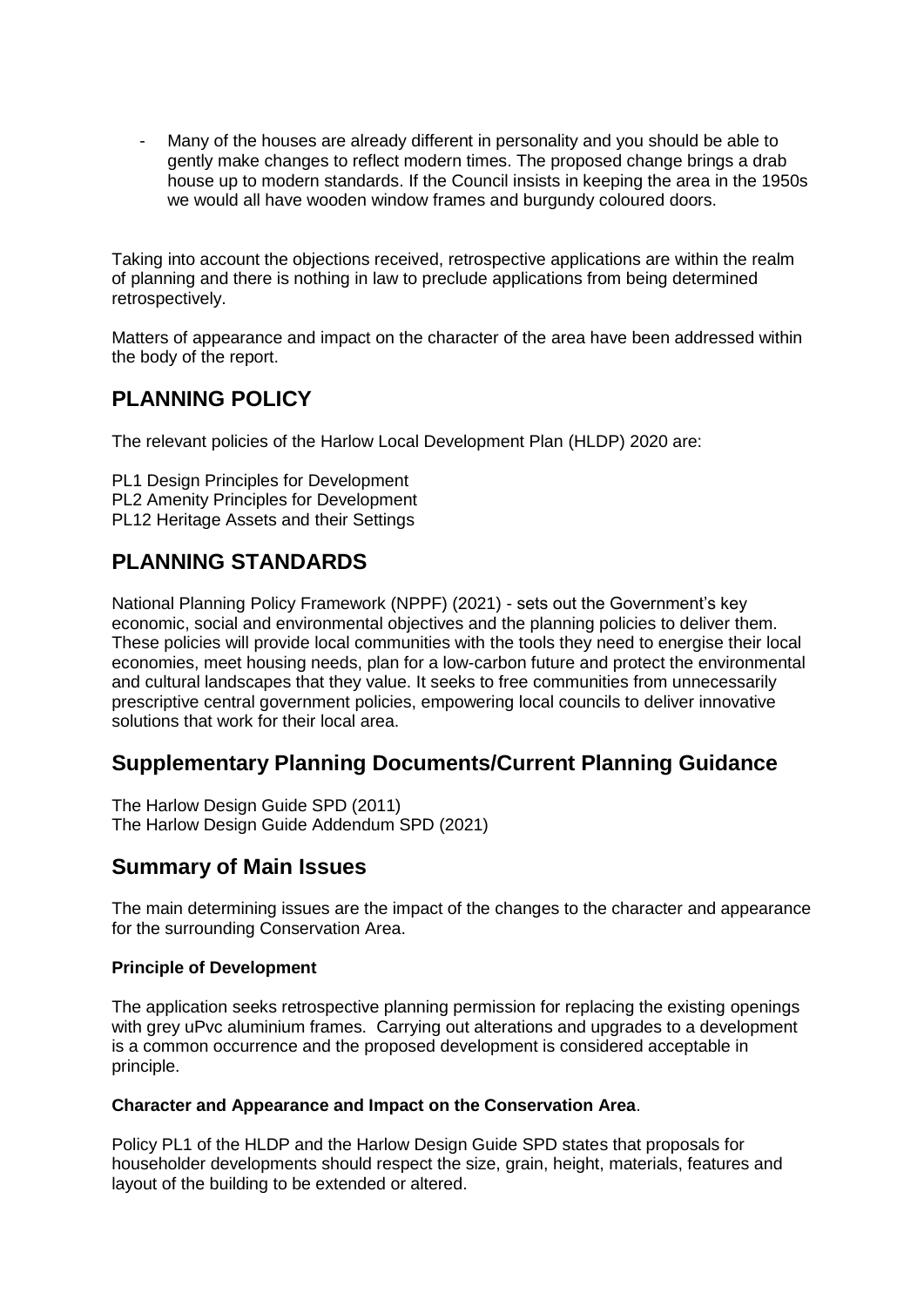Policy PL12 of the HLDP aims to protect the significance of heritage assets including any buildings or structures within the curtilage or wider setting of a heritage asset and which contribute towards its significance.

Paragraph 199 of the NPPF 2021 outlines '*When considering the impact of a proposed development on the significance of a designated heritage asset, great weight should be given to the asset's conservation (and the more important the asset, the greater the weight should be). This is irrespective of whether any potential harm amounts to substantial harm, total loss or less than substantial harm to its significance'.* 

Paragraph 201 of the NPPF (2021) states '*Where a proposed development will lead to substantial harm to (or total loss of significance of) a designated heritage asset, local planning authorities should refuse consent, unless it can be demonstrated that the substantial harm or total loss is necessary to achieve substantial public benefits that outweigh that harm or loss'.* Paragraph 202 further states '*Where a development proposal will lead to less than substantial harm to the significance of a designated heritage asset, this harm should be weighed against the public benefits of the proposal including, where appropriate, securing its optimum viable use'.*

The Mark Hall North Conservation Area was designated in 1987 as it was the 1<sup>st</sup> housing area in Harlow. The Conservation Area is a long rectangle on an east to west axis of 65 hectares. It is bounded to the north by the cycle track which runs between Old Harlow and the town centre. The core of this area is the parkland of the old Mark Hall estate which extends as a valley from First Avenue down to the cycle track. Landscape features were key to the layout of the housing with three areas: Glebelands, Tanys Dell and Mark Hall Moors. The significance of the Conservation Area arises from the form of the housing and that it was the 1<sup>st</sup> housing estate which then informed the development of the further housing areas that came forward.

The property lies within the Mark Hall North part of the Mark Hall North Conservation Area to the east of the central parkland. The character of this area comes from the mix of houses and how they relate to the areas of open space. Many of the surrounding properties support white uPVC windows which forms part of the original design of the houses when built. Whilst the grey uPVC windows are largely not in keeping with the appearance of the neighbouring windows, it is not considered the colour change would be so detrimental to the character of the Conservation Area that a refusal is justified.

Furthermore there are a number of properties in the vicinity that support darker framed windows including No.9, No. 10, No. 19, No. 69 and No. 74. Therefore the change is not completely at odds within the surrounding area and the uniformity of the area has already been altered somewhat throughout the years. It is noted that these windows are lawful due to the passage of time.

The Heritage Officer advises: '*The grey uPVC windows would be inconsistent with the appearance of windows in the prevailing streetscene, compromising the uniformity of the street and wider Conservation Area*'.

As stated above, a number of properties within the area have made changes to their windows to dark coloured frames which goes against the dominating white colour and style. The applicant has stated that the changes were carried out to modernise the house and replicate other houses in the area, refusal on impact to the Conservation area is not warranted in this case. The openings have remained the same size and width and the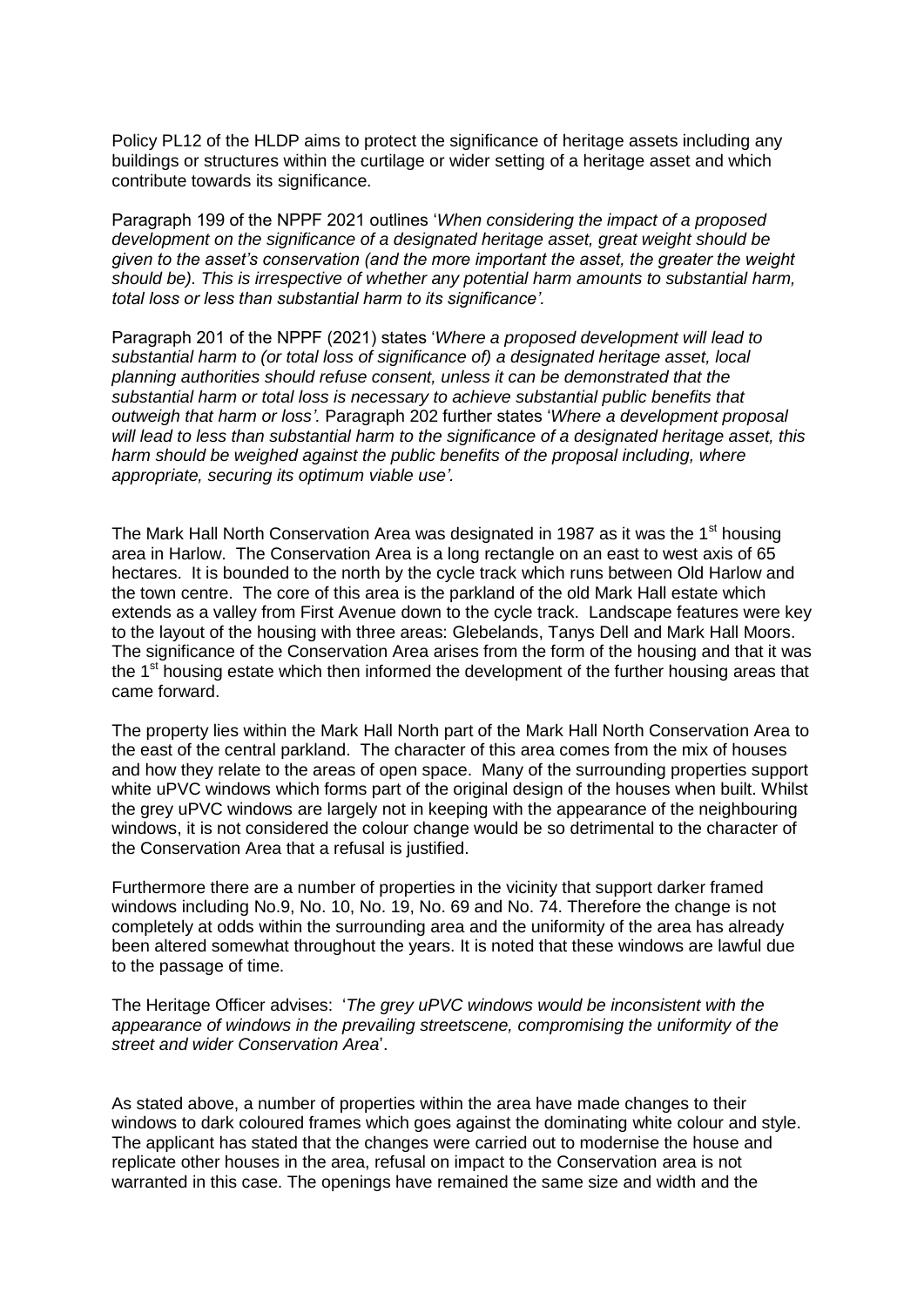appearance of the dwelling itself is unchanged apart from the window profile and colour. The proposed development would not lead to substantial harm to the Conservation Area and the public benefit would outweigh this harm.

Therefore the proposal is acceptable on design grounds and the proposals are considered to comply with policies PL1 and PL12 of the HLDP and comply with paragraph 199- 202 of the NPPF 2021.

#### **Impact on neighbours**

Due to the nature of the proposal, there would be no harmful impact to residential amenity in terms of loss of light or loss privacy.

#### **Equalities**

Section 149 of the Equality Act 2010, which came into force on 5th April 2011, imposes important duties on public authorities in the exercise of their functions, including a duty to have regard to the need to:

"(a) eliminate discrimination, harassment, victimisation and any other conduct that is prohibited by or under this Act;

(b) advance equality of opportunity between persons who share a relevant protected characteristic and persons who do not share it;

(c) foster good relations between persons who share a relevant protected characteristic and persons who do not share it."

For the purposes of this obligation the term "protected characteristic" includes:

- age;
- disability;
- gender reassignment;
- pregnancy and maternity;
- race;
- religion or belief;
- sex;
- sexual orientation.

The above duties require an authority to demonstrate that any decision it makes is reached "in a fair, transparent and accountable way, considering the needs and the rights of different members of the community and the duty applies to a local planning authority when determining a planning application.

Officers consider that the application does not give rise to any concerns in respect of the above.

# **CONCLUSIONS**

The addition of grey uPVC to the openings of No. 17 is not considered to result in such a detrimental impact to the character and appearance of the surrounding Conservation that a refusal would be warranted in this instance.

The proposal is therefore considered to comply with the relevant Local Plan policies PL1 and PL12 and it is recommended the application should be granted.